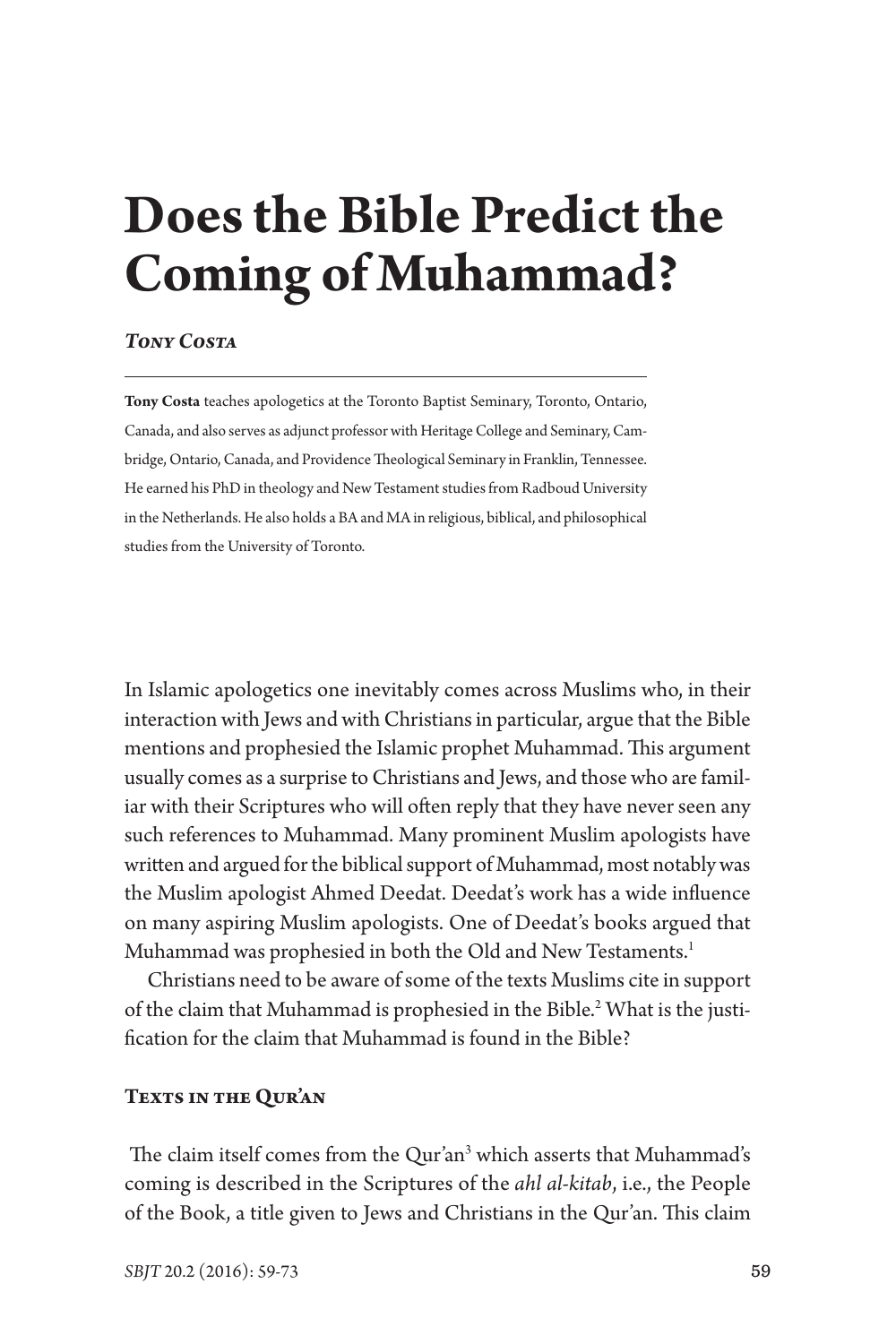The Southern Baptist Journal *of* Theology 20.2 (2016)

appears in at least two significant passages, "Those who follow the messenger [Muhammad], the Prophet who can neither read nor write, whom they will fnd *described in the Torah and the Gospel* (which are) with them" (Q 7:157; italics mine). In the Qur'an, Jesus actually predicts the coming of Muhammad,

And remember, Jesus, the son of Mary, said: "O Children of Israel! I am the apostle of God (sent) to you, confrming the Law (which came) before me, and giving Glad Tidings of an Apostle to come afer me, whose name shall be Ahmad4 (Yusuf Ali translation).

The first important thing to note is that the Qur'an claims in 7:157 that the Torah and the Gospel are "with them," i.e., the Scriptures of the Jews and the Christians are intact and with them. Why would Allah (the title used for the deity in the Qur'an) claim Muhammad is mentioned in the Scriptures of the Jews and Christians unless their texts were reliable? Would Muhammad appear in unreliable corrupted texts? This obviously poses a problem. This also runs counter to the common claim today made by Muslims that the present Bible has been corrupted and therefore is untrustworthy.<sup>5</sup> An inconsistency immediately emerges at this point when the Bible is brought into the discussion by Islam. Many Muslims charge that the Bible is: (1) corrupted and unreliable; (2) some parts of it are true; (3) some parts of it are false.

If (1) is true, then the argument that Muhammad is predicted in the Bible is moot and irrelevant because the Bible cannot be trusted. In that case, the Qur'an cannot be trusted because it directs Jews and Christians to fnd Muhammad in their Scriptures. If Muhammad is indeed mentioned in their Scriptures, then the Qur'an is true. If Muhammad is not found in the Jewish and Christian Scriptures then the Qur'an would necessarily be false. Both (2) and (3) essentially amount to saying the same thing and most Muslims opt for either  $(2)$  or  $(3)$ . The reason for doing so however is not based on any consistent criterion but rather an *ad hoc* approach, the methodology is contrived from the start. How do Muslims argue what parts of the Bible are true and reliable, and which ones are not? They do so by using the Qur'an as their reference guide. Then the Bible agrees with the Qur'an, it is correct, when it does not, it is in error.<sup>6</sup> In order for the Muslim to claim that the Bible predicts Muhammad's coming he / she must hold to point  $(2)$  or  $(3)$  above.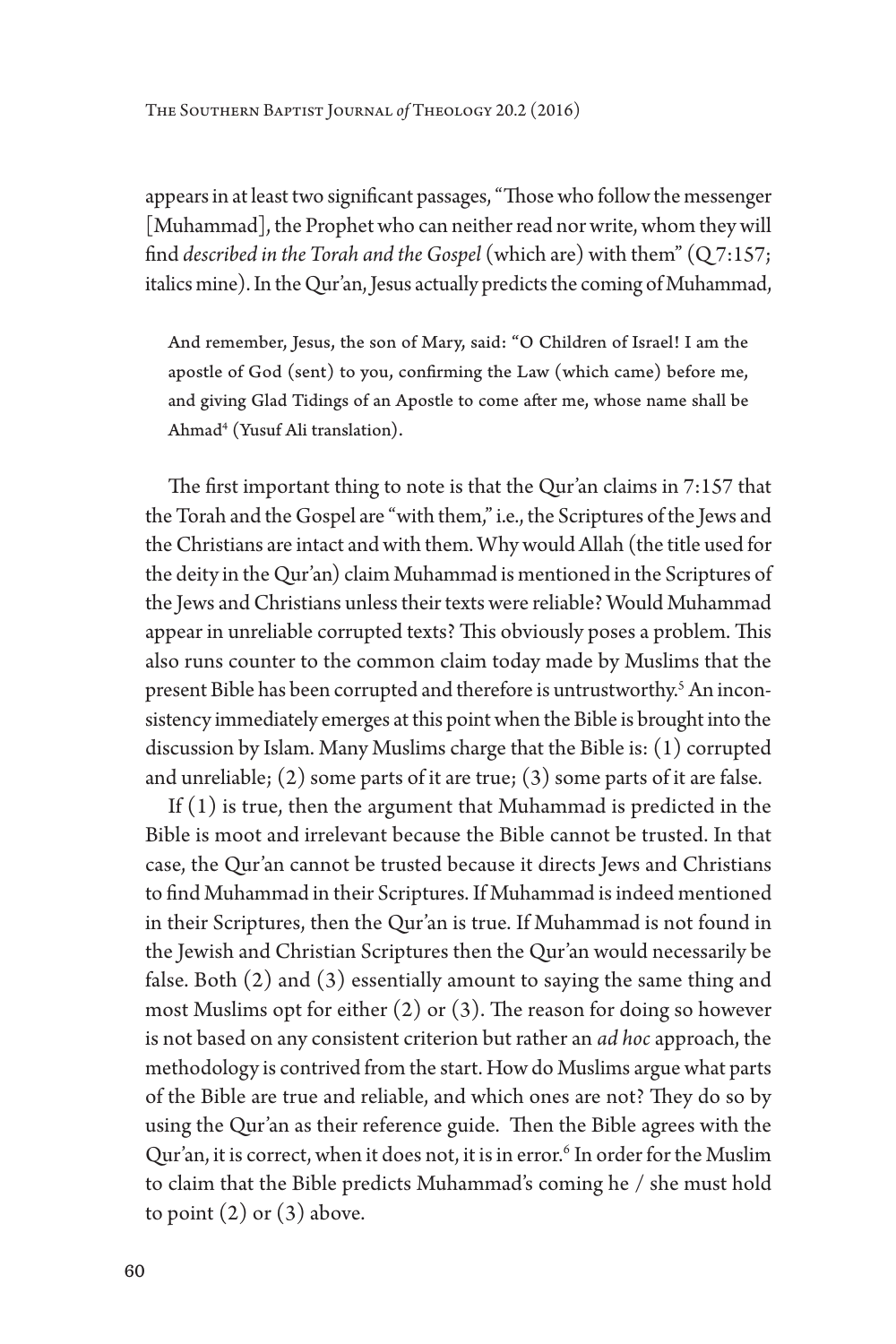In the second passage  $(Q61:6)$  Jesus is quoted as predicting Muhammad's advent. We immediately see that Jesus is not presented as the fnal fulfllment of the Law and the Prophets as we see in the New Testament (Luke 24:25-27, 44-46; Rom 3:21), but rather as a herald, a forerunner who points forward to the advent of Muhammad. Jesus is the Islamic version of John the Baptist who points forward to one greater than him. Thus the Qur'an is not Christocentric, but is centered and culminates with Muhammad. This is a very important point in terms of the Islamic worldview. The centrality of Muhammad is also seen in the fact that Allah entered into a covenant with all the prophets in which they agreed to believe in and aid Muhammad (Q 3:81). Abraham also predicts the coming of Muhammad (Q 2:129), although not by name as Jesus does in  $Q$  61:6. This passage of the Qur'an will become a central text in interpreting a key section in the New Testament which we will examine below. Islamic apologists as we noted above charged Jews and Christians with corruption of the Scriptures. The reason for this is due to the fact that they believed that Muhammad was mentioned by name in the Bible. Islamic apologists even went as far as blaming the Jews for actually removing the name "Muhammad" from their Torah.7

### **Biblical Texts Cited by Muslims**

Muslim apologists cite Biblical texts in support for the claim that the Bible prophesied the coming of Muhammad. The most commonly cited texts include Deuteronomy 18:15-19, Song of Solomon 5:16, and several texts from the "Farewell Discourse" in John's Gospel ( John 14:16-17, 26; 15:26; 16:7. Although these texts are not the only ones cited for this claim, they are the main passages to which Islamic apologists appeal.<sup>8</sup> We will examine each of these passages and see whether or not they substantiate the Muslim claim that Muhammad is predicted in these texts.<sup>9</sup>

#### *Deuteronomy 18:15-20*

The LORD your God will raise up for you a prophet like me from among you, from your brothers- it is to him you shall listen—just as you desired of the LORD your God at Horeb on the day of the assembly, when you said, 'Let me not hear again the voice of the LORD my God or see this great fre any more, lest I die.'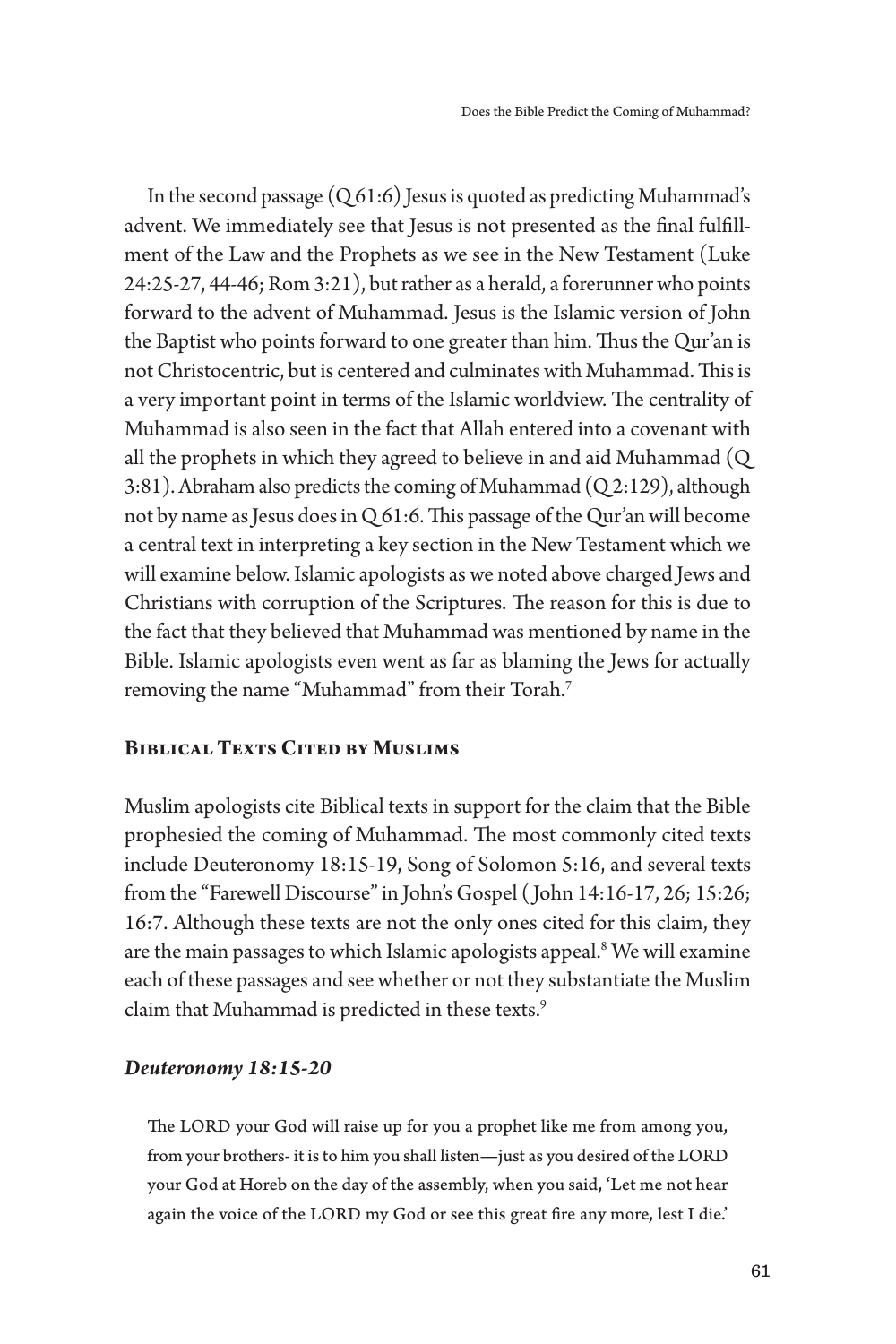And the LORD said to me, 'They are right in what they have spoken. I will raise up for them a prophet like you from among their brothers. And I will put my words in his mouth, and he shall speak to them all that I command him. And whoever will not listen to my words that he shall speak in my name, I myself will require it of him. But the prophet who presumes to speak a word in my name that I have not commanded him to speak, or who speaks in the name of other gods, that same prophet shall die.'

Muslim apologists reason that that Muhammad is the "prophet" spoken of here and argue that the expression "your" and "their brothers" refers to the Ishmaelites who were half-brothers of the Israelites by virtue of the fact that they were both descended from Abraham via Ishmael. The reason Muslims point this out is because Ishmael was also a son of Abraham and thus a half-brother of Isaac, the forefather of the Jewish nation. Ishmael, it is argued is the father of the Arab nation, and since Muhammad was an Arab, he would be a descendant of Ishmael, and thus a son of Abraham, and hence relationally be a Semitic "brother" to the Jews. We point out however that if the Ishmaelites or descendants of Ishmael are "brothers" of the Israelites, why could not the Edomites also be their "brothers" spoken of here? The Edomites were descended from Esau (Gen 36:9), who was the brother of Jacob from the same father Isaac making Esau a full brother.

Furthermore, Esau was a direct grandson of Abraham (Gen 25:19, 24-26). If this is the case, would not the Edomites beter qualify as full "brothers" of Israel rather than the Ishmaelites who were half-brothers? The claim that Muhammad and the Arabs are descendants of Ishmael is necessary as a polemic to butress the Islamic connection to Abraham. However, the evidence seems to indicate that this particular belief that Ismael is the father of the Arabs emerged later in Islam and is suspect. There is compelling evidence that Ishmael was not the ancestor of the Arabs or Muhammad.<sup>10</sup> The Qur'an in fact never makes this claim. It emerges centuries later in the biography (*Sira*) of Muhammad and the Hadith which are records of Muhammad's sayings and deeds. Ishmael was *not* the father of the Arabs, and hence not the father of Muhammad. There is no record or mention in pre-Islamic sources that Ishmael was the father of the Arabs. The evidence rather indicates that the Arabs as a people already pre-existed Ishmael, hence it is impossible for Ishmael to be the progenitor of the Arab peoples.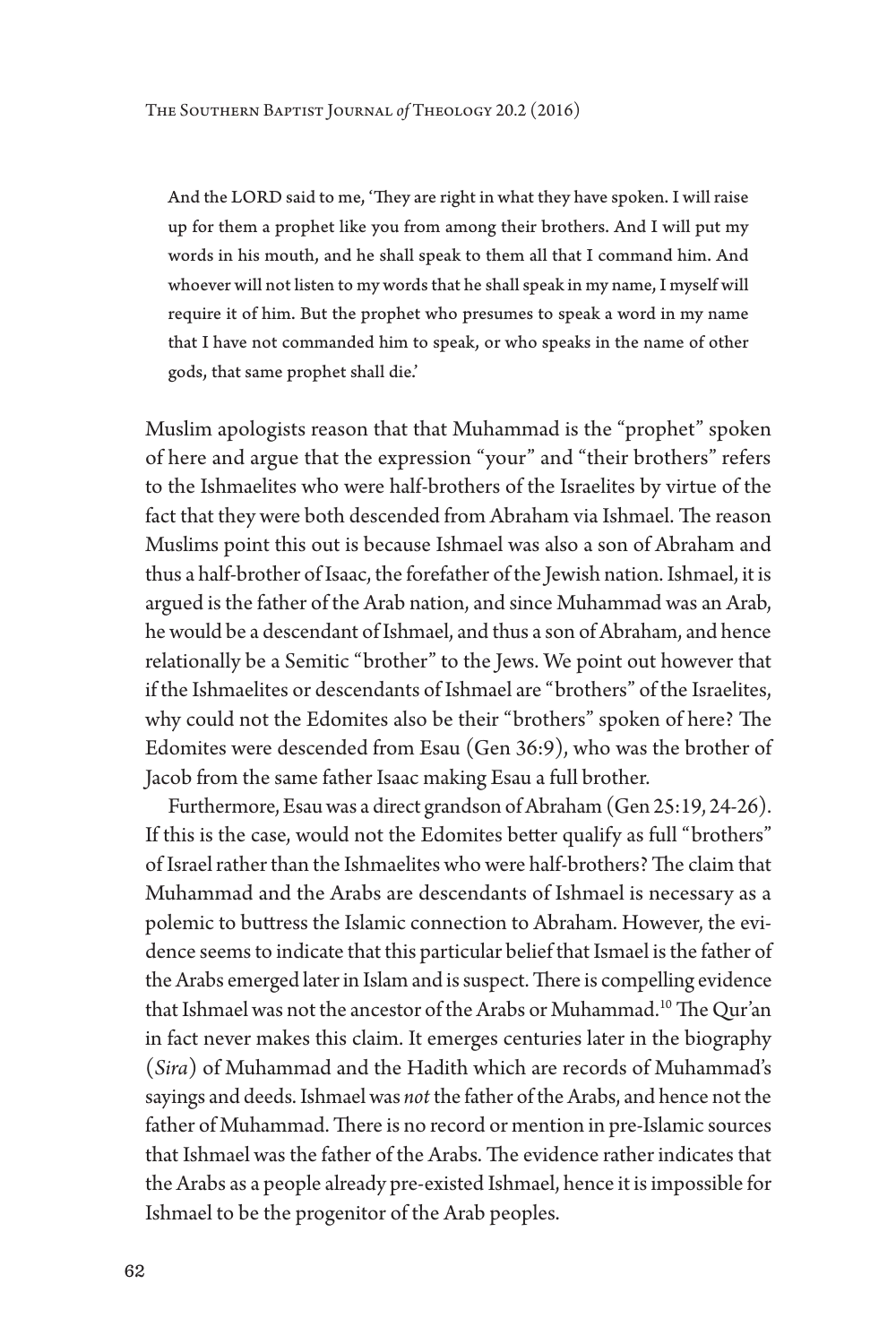It is the immediate context however that concerns us here. From the context of the passage and that which precedes it, it is clear that the term "their brothers" is a reference to the Israelites exclusively and no one else. Note Deuteronomy 18:1-2, "The Levitical priests, all the tribe of Levi, shall have no portion or inheritance with Israel ... They shall have no inheritance *among their brothers*" (italics mine). It is clear from these verses that the "they" refers to the Levites and that "their brothers" refers to the remaining eleven tribes of Israel. In the preceding chapter, Deuteronomy 17:15 which predicts the emergence of the monarchy within Israel and the identity of the rightful monarch who would rule over the people, this point is further made crystal clear: "you may indeed set a king over you whom the LORD your God will choose. One *fom among your brothers* you shall set as king over you. You *may not put a foreigner over you*, *who is not your brother*" (italics mine).

One need only read the lists of the kings who ruled over the Israelites in the books of 1 and 2 Samuel, 1 and 2 Kings, and 1 and 2 Chronicles to verify the fact that they were all without exception, Israelites. Throughout the Old Testament, one fnds the expression "their brothers" consistently referring to the tribes of Israel ( Judges 20:13; 2 Sam 2:26; 2 Kings 23:9; Neh 5:1). Who, then, is this prophet like Moses? Jews and Christians have consistently recognized this passage as referring to a prophet who would arise out of the people of Israel and not from any another ethnic group. The Bible which contains this prophecy of the coming prophet also provides us with the fulfillment of this same prophecy. The New Testament reveals that this prophet is Jesus of Nazareth, the Messiah. Jesus meets the qualifcations which is outlined in Deuteronomy 18:15-19. Jesus came from the nation of Israel, he was of the tribe of Judah, and therefore as a Jew or Israelite, he was one of "their brothers" (see John 4:9, 20-22; Rom 9:4-5; Heb 7:14). Jesus himself claimed to be the One whom Moses prophesied. Jesus said, "If you believed Moses, you would believe me, *for he wrote about me*" ( John 5:46; italics mine). When did Moses write about Jesus? While the Messiah is found throughout the Pentateuch in its types and shadows, the specifc places where Moses would have writen about the Messiah would have been Genesis 3:15 (the prophecy of the seed of the woman crushing the head of the seed of the serpent) and Deuteronomy 18:15-19. The early disciples of Jesus were also aware of Moses writing about the Messiah. They believed Jesus to be "him of *whom Moses in the Law* and also the prophets *wrote*" ( John 1:45; italics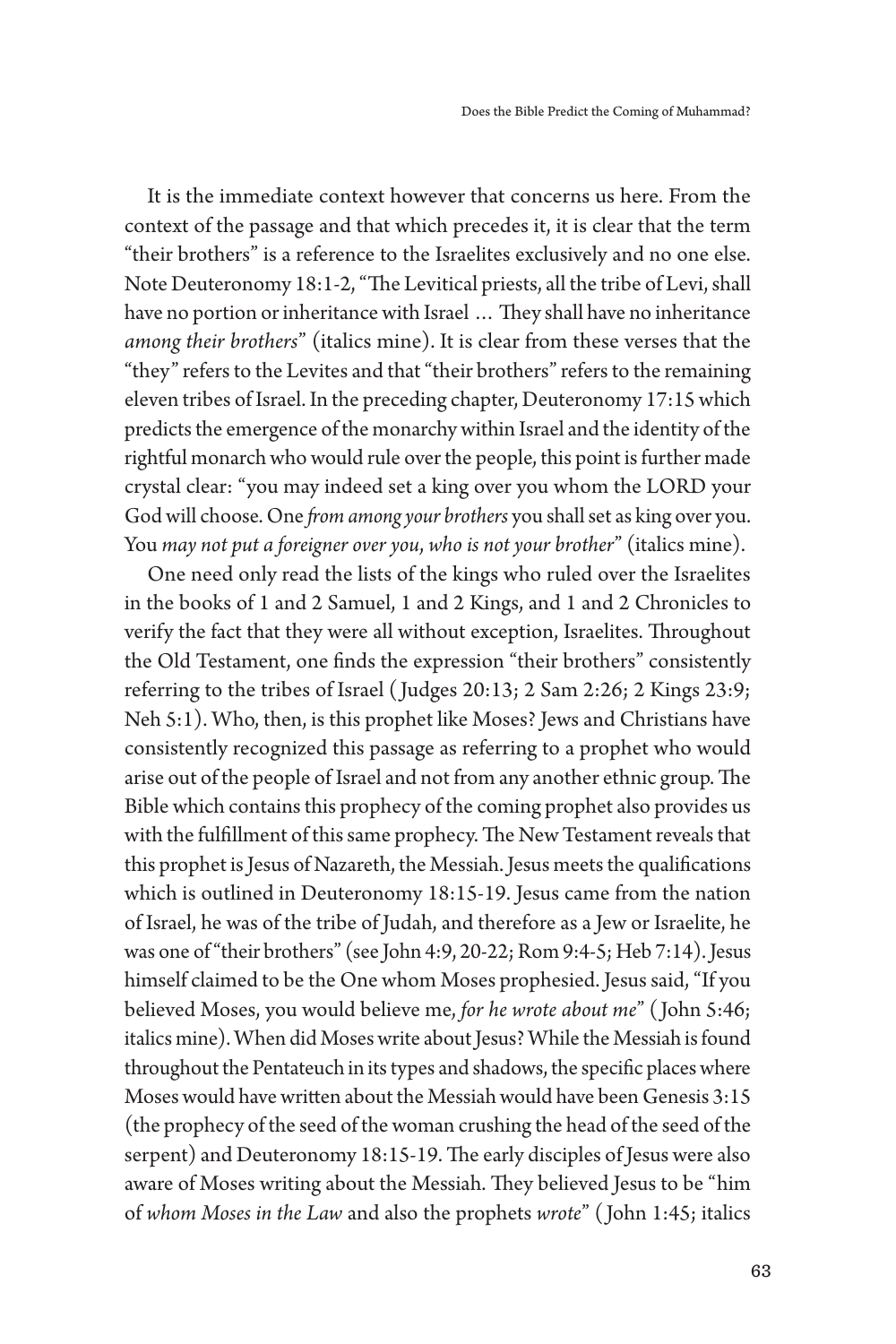mine). Afer the resurrection, when Jesus sent the apostles to preach the Gospel to the world, the apostle Peter appealed specifcally to Deuteronomy 18:18 in his preaching as a prophecy which was fulflled in Jesus the Messiah  $(Acts 3:19-26).$ <sup>11</sup> Even Stephen, the first Christian martyr, when he stood before the Sanhedrin, also quoted Deuteronomy 18:18 as fulflled in Jesus the Messiah, because Moses was one who also predicted "the coming of the Righteous One" (Acts 7:52; cf. 7:37). This demonstrates that the idea of the promised prophet in Deuteronomy 18:15-19 was understood by the earliest Christian community to be fulfilled in Jesus. They were not expecting another prophet to come after Jesus who would fulfill this prophecy. The prophet of Deuteronomy 18:18-19 thus cannot be Muhammad, contextually, culturally or historically. He was not a Jew or Israelite, and not a member of any tribe within Israel as Jesus was.

This prophet who is prophesied in Deuteronomy 18:15-19 is to be a prophet like Moses. What kind of a prophet was Moses? Deuteronomy 34:10-11 states regarding Moses,

And there has not arisen a prophet since in Israel like Moses, whom the LORD knew face to face, none like him for all the signs and the wonders that the LORD sent him to do in the land of Egypt, to Pharaoh and to all his servants and to all his land.

Two things are said about Moses here. First, God knew Moses "face to face," and secondly, Moses was known for all "the signs and the wonders" that were done in Egypt. The prophesied prophet to come would be like Moses. Can these things be said about Muhammad? Did Allah know or speak "face to face" with Muhammad? No he did not. Allah revealed his messages to Muhammad via the angel Gabriel. Did Muhammad perform signs? The Qur'an states Muhammad did not perform any signs or miracles even when asked by his contemporaries, but was only a warner  $(Q_1 3:7)$ . Jesus on the other hand did know God "face to face" and in fact was in an eternal "face to face" relationship with the Father ( John 1:1), and shared his glory before the creation of the world ( John 17:5). Jesus was known for his signs and wonders which he performed during his earthly ministry. The gospel of Mathew shows a close parallel between Jesus and Moses even showing Jesus as the new lawgiver (Matt 5-7). This prophet whom Moses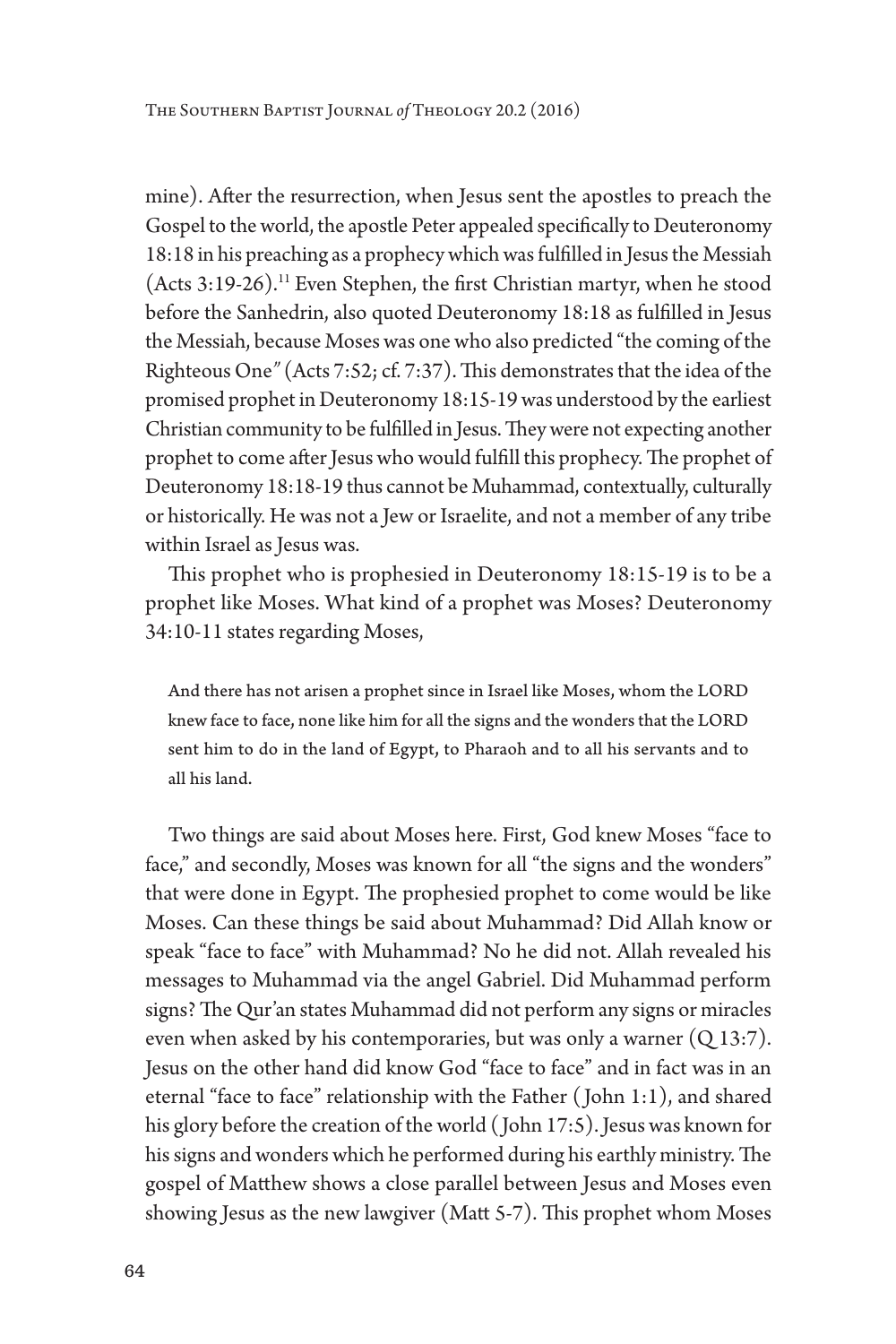spoke of is clearly Jesus himself as the people of his day testified, "This really is the Prophet" ( John 7:40). Afer witnessing Jesus perform a sign such as the multiplication of the loaves the people said, "This is indeed the Prophet who is to come into the world!" ( John 6:14). Note the co-relation between the sign Jesus performed and the statement that Jesus is the "Prophet" who was to come. This ties in with the character description of Moses in Deuteronomy 32:10-11 and the prophecy of a prophet like Moses who was to come. Not only did the disciples of Jesus affirm this fact, so did Jesus (Luke 24:44).12 The textual support for Deuteronomy 18:15-19 is well attested and shows the reliability of this text contrary to Islamic charges of corruption and allegations that Jews removed Muhammad's name from the Torah.<sup>13</sup>

#### *Song of Solomon 5:16*

If there was ever a text that has been so brutally contorted beyond the limits by Islamic apologists, it is Song of Solomon 5:16. The unsound reasoning in the Muslim interpretation of this text is an example of the phonetic fallacy, confusing the sound of one word for another and assuming they are the same. If I were to say the words "sun" and "son," or "blew" and "blue" even though they both sound the same, they are by no means the same by definition and context.<sup>14</sup>

Song of Solomon 5:16 reads, "His mouth is most sweet, and he is altogether desirable. This is my beloved and this is my friend, O daughters of Jerusalem." Muslim apologists point out that the phrase "altogether desirable" in Hebrew is the word *machmadim*. This Hebrew word *machmadim* is a masculine plural noun and it comes from the root noun *machmad* which means "desire," "desirable thing."<sup>15</sup> They argue that the Hebrew word *machmad* actually refers to Muhammad! The first problem with this line of reasoning is that the word *machmad* is not a proper name like John, Tom, or even Muhammad. It rather functions in this case as a description of the lover in the Song of Solomon. It describes in the context of the Song of Solomon the love and desire that the Shulamite woman, in this case the wife, feels for her husband.

The Song of Solomon is a poetic literary love text addressing the delights of marital love between a husband and his wife. The context is explicitly clear on this point. The plural intensive form *machmadim* in Song of Solomon 5:16 is grammatically intended to heighten the sense of the word. Hebrew scholars refer to this as the "plural of intensity." In other words, this passage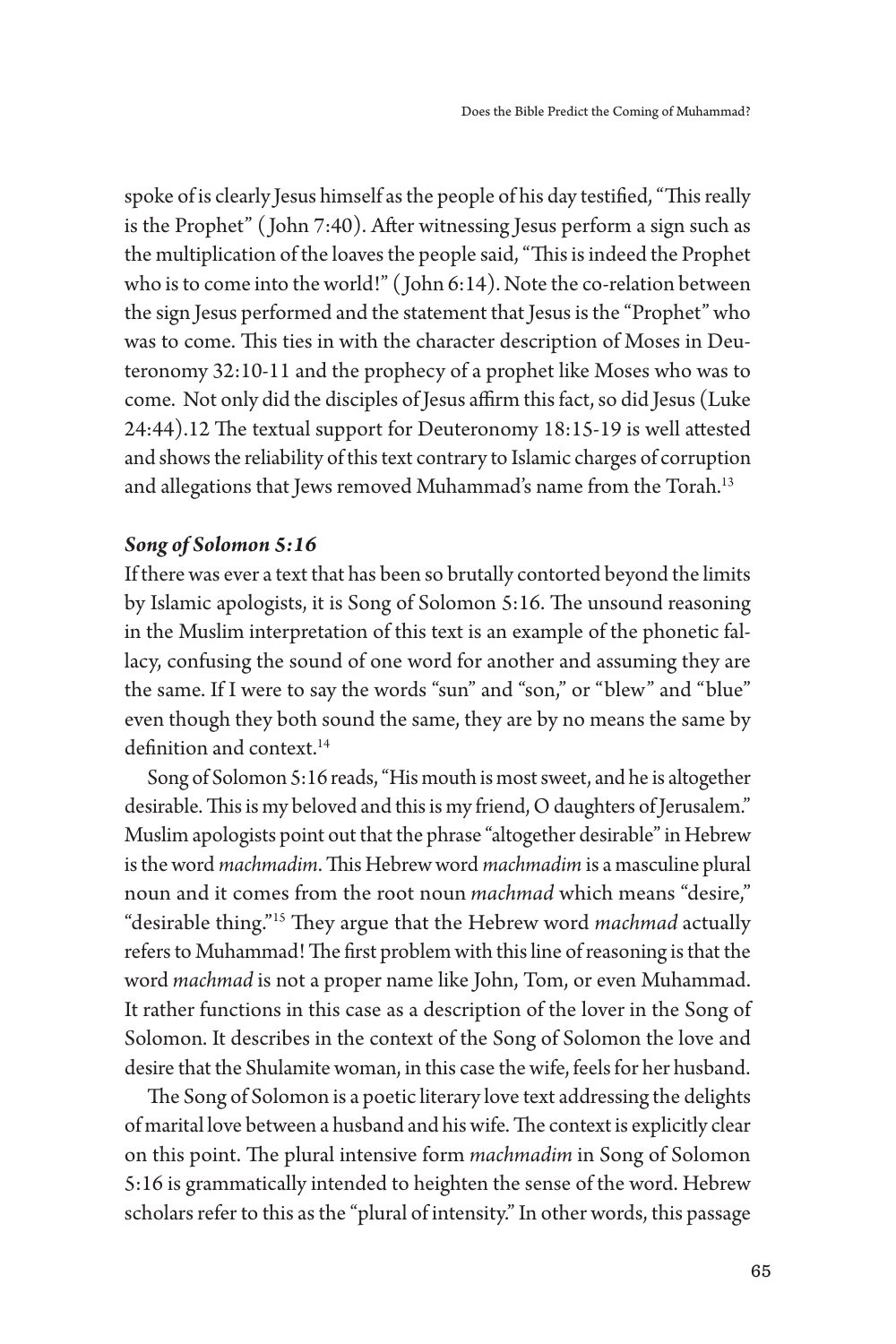has to do with the description of the lover in the poem as being "altogether lovely" or "very desirable." Muslims in this case engage in a form of eisegesis where they read into the text a foreign concept that was never part of the context. The word *machmad* appears fourteen other times in the Hebrew Bible and again it denotes the idea of something precious and desirable. Those passages would be awkward and nonsensical if we inserted the name "Muhamad" where *machmad* appears in the text.<sup>16</sup> Islamic apologists are inconsistent in this case.

Another problem and inconsistency with the concept that Muhammad is referred to in Song of Solomon 5:16 is the passage in Song of Solomon 5:1 where the husband or lover speaks the following words, "I ate my honeycomb with my honey, I drank my wine." The problem here is the fact that the drinking of wine is strictly forbidden in Islam, "O you who believe! Strong drink and games of chance and idols and divine arrows are only an infamy of Satan's handiwork. Leave it aside that you may succeed"  $(Q_5:90)$ . If the lover in this poem is Muhammad this poses some serious problems. The idea that Muhammad as a prophet would consume wine would be inconceivable as the drinking of wine is *haram*, forbidden in Islam. In the Qur'an, Muhammad is said to be the ideal role model that Allah commands humanity to emulate if they wish to be pleasing to Allah  $(Q33:21)$  and he is said to have an exalted moral character  $(Q 68:4)$ . Thus, whatever Muhammad forbids (such as drinking wine and other alcoholic beverages) is to be unquestionable obeyed. However, drinking wine in Hebrew culture was wholly acceptable. What is surprising from an Islamic point of view, is that while wine is forbidden here on earth, it will be permited in abundance in paradise, "A similitude of the Garden which those who keep their duty (to Allah) are promised: Therein are rivers of water unpolluted ... and rivers of wine delicious to the drinkers" (Q 47:15). Another mitigating factor here is that according to the context of the Song of Solomon, this wedding takes place in Jerusalem, and not in Mecca or Medina. Jerusalem appears eight times in the Song of Solomon (1:5; 2:7; 3:5, 10; 5:8, 16; 6:4; 8:4) and this song is said to be Solomon's own (1:1). All of these points considered, grammatical, cultural, and historical militate against the inconsistent interpretation that Muslim apologists impose on this text. This text says nothing about Muhammad at all.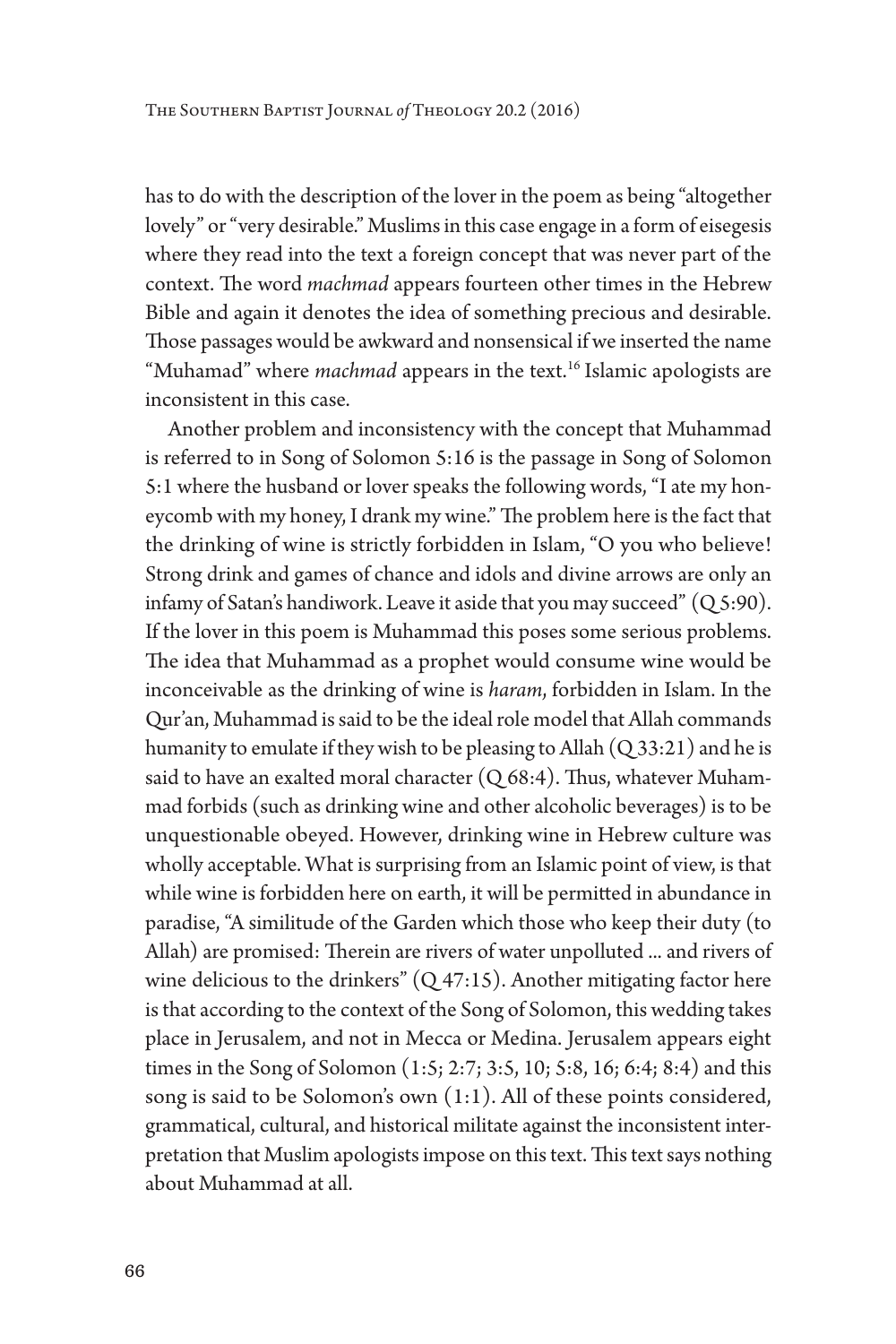## *John 14:16-17, 26; 15:26; 16:7*

We now move to the New Testament. The other principal passages to which Muslims appeal are from the Gospel of John. It is ironic that the Gospel of John is cited favorably in support of Muhammad's place in the Bible because it typically receives scathing atacks from Muslim apologists due to its emphasis on the deity of Jesus and his identity as the Son of God. The high Christology in John has been dismissed by Muslim apologists as a later development. Here again the inconsistent methodology used by Muslim apologists becomes apparent. Here we recall points (2) and (3) above on how Muslims view the Bible. Where they feel the gospel of John can be used to support the Qur'an, it is right, where it does not, it is wrong. Once again, the Qur'an becomes the measuring rod. In short, the reader will note that there is no concern for the biblical texts themselves or whether they can stand on their own merit. They are arbitrarily and selectively used by Muslim apologists to suit the Qur'an. This would be the same as Christians using the Qur'an to prove the Bible whenever it agrees with it, and rejecting it when it does not. Our Muslim friends would be quick to charge us with inconsistency and they would be justifed in doing so. Nevertheless, a double standard emerges here where there is one rule for the Bible and another one for the Qur'an. Unfortunately, this futile exercise is almost always practiced in Islamic dialogues with Christians. It should always be remembered that an inconsistent methodology and argument, are always signs of a failed argument because in the end they are contrived.

Turning to the Gospel of John let us examine the passages that are employed by Muslim apologists to support their contention that Muhammad is prophesied:

And I will ask the Father, and he will give you another Counselor to be with you forever— the Spirit of truth. The world cannot accept him, because it neither sees him nor knows him. But you know him, for he lives with you and will be in you ( John 14:16-17; NIV).

But the Counselor, the Holy Spirit, whom the Father will send in my name, will teach you all things and will remind you of everything I have said to you ( John 14:26; NIV).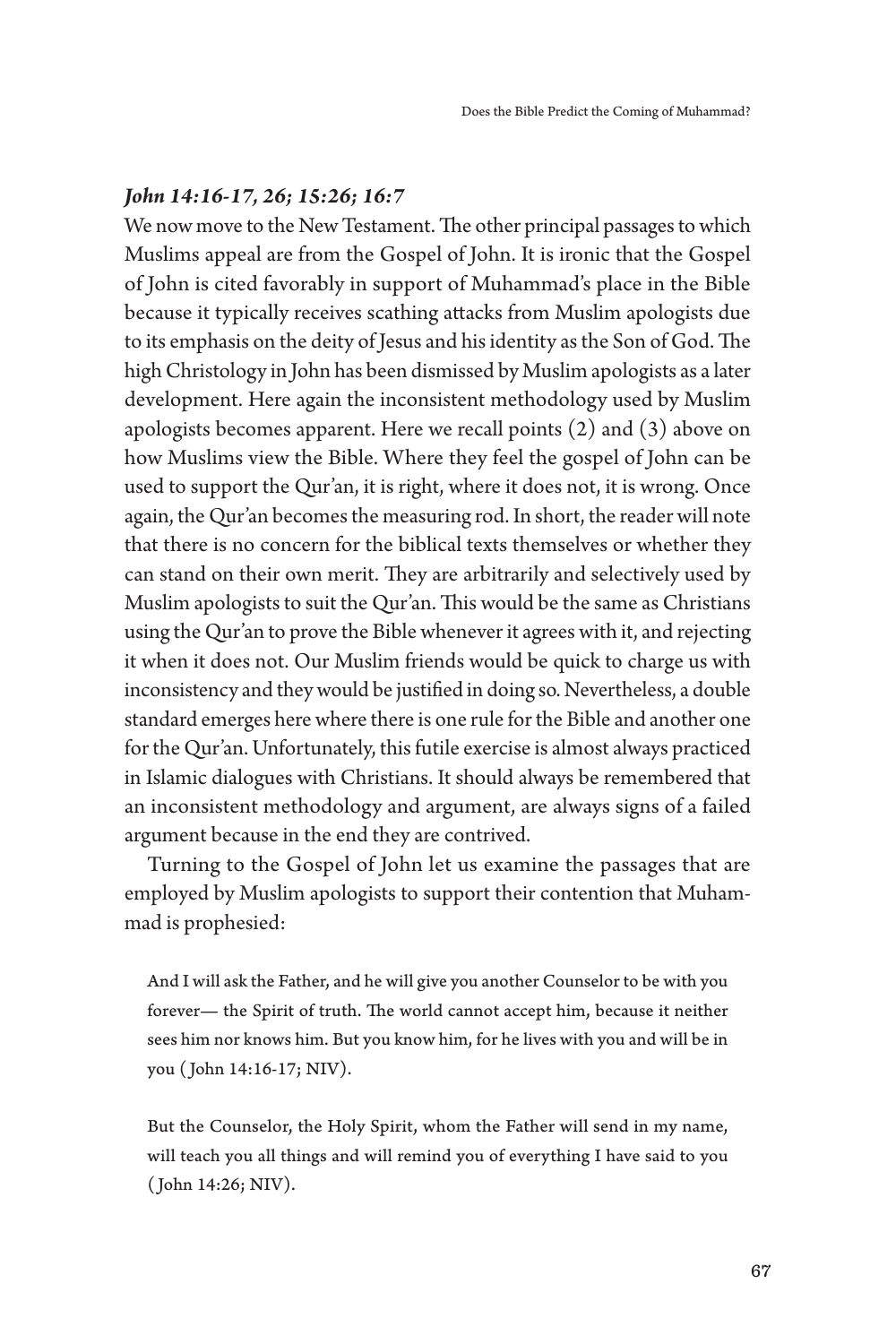When the Counselor comes, whom I will send to you from the Father, the Spirit of truth who goes out from the Father, he will testify about me ( John 15:26; NIV).

But I tell you the truth: It is for your good that I am going away. Unless I go away, the Counselor will not come to you; but if I go, I will send him to you ( John 16:7; NIV).

The primary basis for using these passages in John is the prediction of Jesus in the Qur'an where he is reputed to have predicted the advent of Muhammad even to the point of using his name, or at least, one of the names by which he is known, Ahmad  $(Q 61:6)$  as we saw above. The word "Counselor" in these passages in John comes from the Greek word *parakletos* and literally means "called to one's side." Thus one who is called to one's side provides counsel, comfort, aid, help and thus this word has also been translated as "Comforter," "Helper," "Intercessor," and "Advocate" as well as "Counselor" in other Bible translations, but they all convey the same idea. What is interesting is the Muslim claim that the "Counselor" or "Comforter" mentioned in these passages in John's Gospel is really in fact Muhammad. Moreover, they make the claim that the original Greek word here is not *parakletos* but *periklutos*  which means the "praised one," and is the Greek equivalent of the Arabic name Ahmad, which as noted, Muslim apologists claim is the short form of the name Muhammad. Since Jesus predicted Muhammad's coming, Muslims allege that the record of that prediction is found in John 14-16.

Again this is the selective methodology that we see in Muslim apologetics. The Bible is corrupted, except when they can use it to buttress Islam. The major problem with this approach is that *all* of the Greek manuscripts we have of John's Gospel contain the word *parakletos*, which as we saw means "Counselor" or "Comforter." No Greek manuscript of John has the reading *periklutos*. There are over 5,800 Greek manuscripts of the New Testament at present. Of the many thousands we possess, not one of them difers on this reading and use of *parakletos* in John 14-16. It should be noted that scores of these ancient manuscripts pre-date Islam by centuries. Kenneth Cragg comments,

There is not the slightest textual reason for reading [periklutos] instead of [parakletos] in the New Testament ... This charge and the Muslim alteration have no basis exegetically. Nor does the sense of the passage bear the Muslim rendering.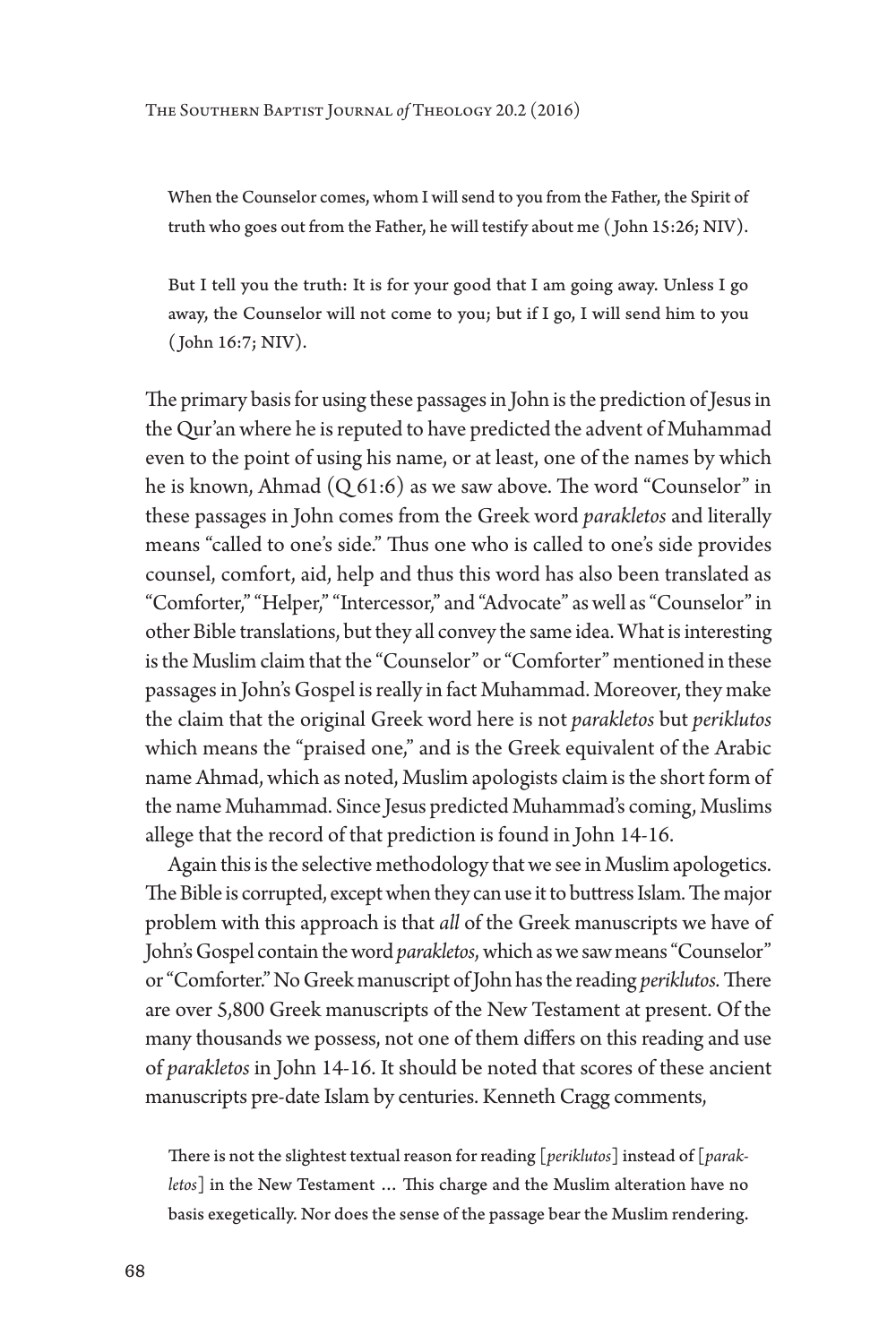But it is well to remember that the interpretation arises, in the end, *not fom exegesis but fom presupposition*. 17

Yet notwithstanding this overwhelming textual evidence, Muslims accuse Christians, as they did the Jews with the Torah,<sup>18</sup> of deliberately altering the word originally from *periklutos* to *parakletos* with no evidence to substantiate such a charge!19 It should also be remembered that *parakletos* is a noun whereas *periklutos* is an adjective, thus grammatically they are diferent words altogether. The Comforter Jesus spoke of is not a human being, but as the text clearly states, it is the Holy Spirit.<sup>20</sup> In Islam, the term "Holy Spirit" is usually associated with the angel Gabriel, $21$  although the Qur'an does not explicitly identify Gabriel as the Holy Spirit. The standard lexicon on the New Testament *BDAG* clearly states that, "It is only the Holy Spirit that is expressly called [*parakletos*] *=Helper* in the Fourth [Gospel]: [ John] 14:16, 26; 15:26; 16:7."<sup>22</sup> "Counselor," "Holy Spirit," and "Spirit of truth" are interchangeable terms speaking of the same Person.

The fact that Jesus uses the masculine pronouns "he" and "his" in reference to the Comforter, does not mean he is speaking of a human being. God is also spoken of in the Bible and Qur'an in the masculine gender, and yet God is Spirit ( John 4:24). Similarly, Jesus speaks of the Comforter or Counselor as a Spirit, not as a man. The text logically bears this out. The irony in the Muslim use of John 14-16 is that these chapters are also heavily Trinitarian in nature. Islam categorically denies the Trinity. These texts in John speak of the economical Trinity and how the persons of the Godhead function and relate to one another. For instance, the Father sends the Holy Spirit in the name of the Son (John 14:26). The Son also sends the Holy Spirit from the Father ( John 15:26). Another major problematic issue arises with the Islamic interpretation of these texts in John. Jesus says twice about the Counselor that he would be the one "whom I will send to you" ( John 15:26) and "I will send him to you" ( John 16:7). In both of these passages the Counselor is sent by Jesus. The question naturally arises, in Islam, who sent Muhammad? Is Muhammad the messenger of Jesus or the messenger of Allah? The Qur'an is very clear that "Muhammad is the messenger of Allah" (48:29). Allah states in the Qur'an, "Lo! *We have sent thee (O Muhammad)* with the truth, a bringer of glad tidings and a warner"  $(Q 2:119)$ ; italics mine). The Muslim would never accept that Muhammad was the messenger of Jesus,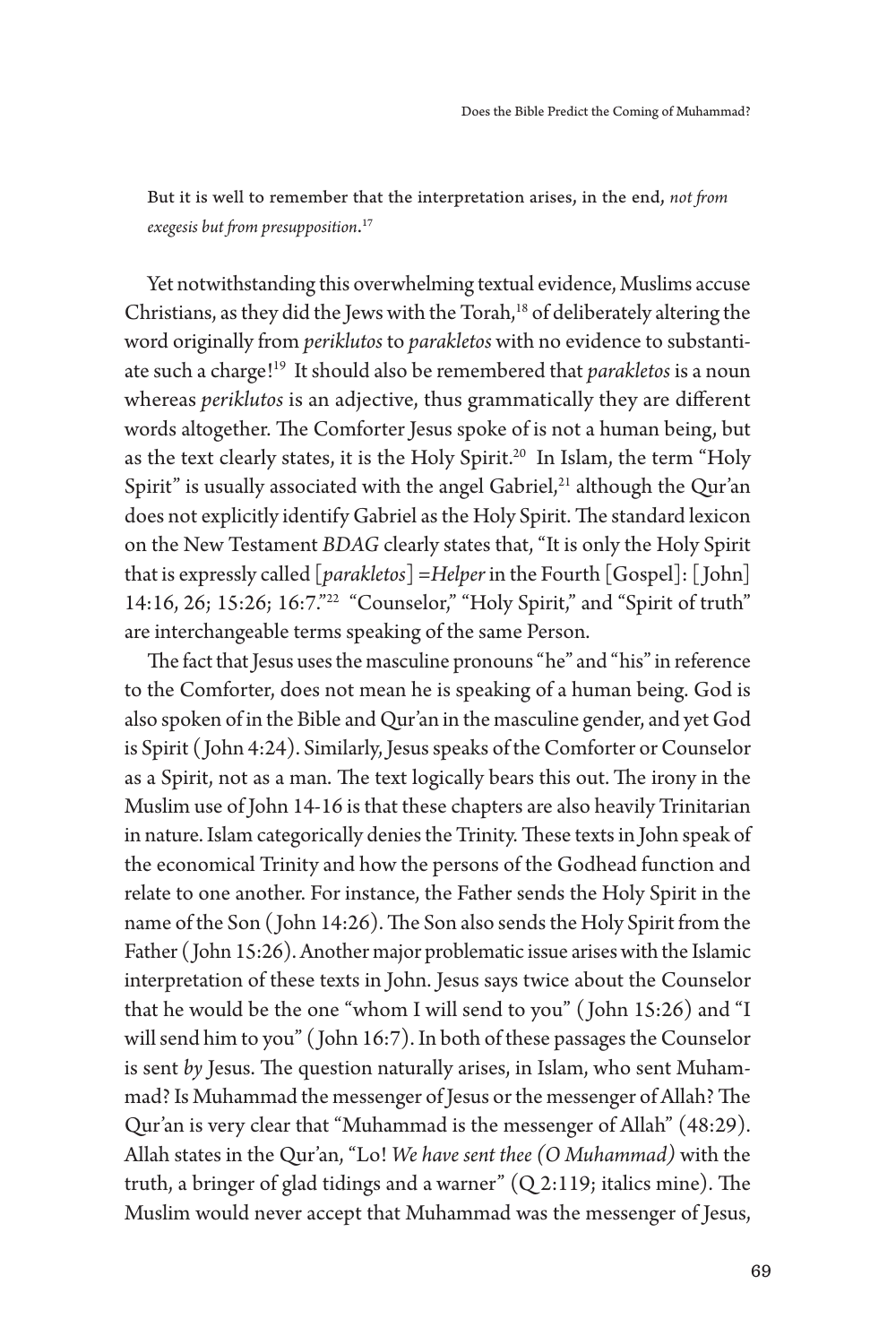because all the prophets in Islam including Jesus, were messengers of Allah (Q 2:285), Muhammad being the last one as the "Seal of the Prophets" (Q 33:40). Jesus is the one who sends the Counselor, and the Counselor is the Holy Spirit. It would then follow that the Holy Spirit is sent by Jesus as the Bible elsewhere attests (Acts 2:33). If this is the case, then Muhammad cannot possibly be the Counselor because he was not sent by Jesus. Let us further examine what Jesus said about the Counselor / Comforter in these passages and see if it fts the description of Muhammad:

# *1. "He [the Father] will give you another Counselor."*

Jesus promised the disciples that the Father would give them another Counselor. During his earthly life, Jesus had been their Counselor or Comforter. Now that he was going to leave them, he promised them *another* Counselor in his absence, the Holy Spirit. The Holy Spirit is "another Counselor" which implies more than one. In another New Testament passage Jesus is also called the *parakletos* (same word used of the Holy Spirit in John 14-16), because he is our Advocate, Helper, Comforter, or Counselor with the Father (1 John 2:1). The other "Counselor" was as Jesus said, "the Spirit of truth." If Jesus meant Muhammad by the word "Counselor," would it not be absurd for Jesus to have said "he will give you another Muhammad"? The disciples of Jesus did not have to wait 600 years for the Counselor to come. The Holy Spirit came as promised by Jesus over a month afer the death and resurrection of Jesus on the day of Pentecost (Acts 2:1-4; cf. Acts 1:8).

# *2. "To be with you forever."*

Jesus promised the Counselor would be with his disciples forever. Muhammad did not stay with his disciples forever, but died in A.D. 632. The Counselor, the Holy Spirit has been with the Church since Pentecost.

# *3. "You know him."*

The disciples of Jesus knew the Counselor. Muhammad was not born until more than 500 years later after Jesus said these words and therefore, was obviously not known by the disciples of Jesus.

# *4. "He dwells with you."*

The Counselor, the Holy Spirit, dwelled with the disciples of Jesus and thus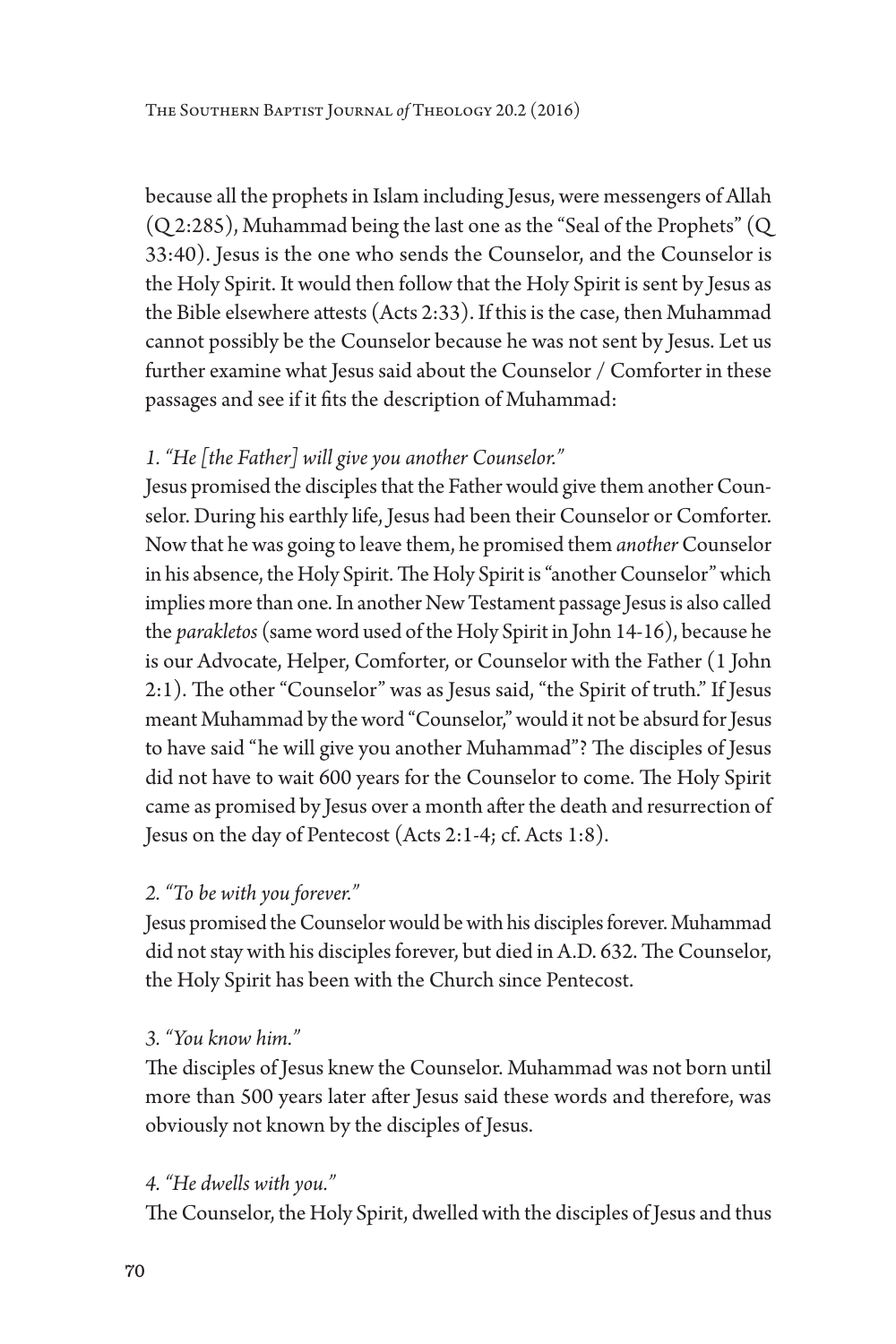this was something the disciples experienced in their lifetime. Muhammad was not even born yet.

### *5. "He will be in you."*

The Counselor, the Holy Spirit, would be in the disciples and by extension, all believers in Jesus. This shows that the indwelling of the Holy Spirit is a *spiritual reality*, not a physical one. This can never be said of Muhammad who was a mere man.

## **Conclusion**

It is clear from a consistent and honest reading of all the texts which we surveyed above that the Muslim claim that Muhammad is prophesied in the Bible is absolutely baseless. One can make the Bible or any book say anything one wishes if context is ignored. The same is true of the Qur'an. If we are going to appreciate proper exegesis ("reading out") of the Bible we have to be consistent with its context, its grammar, and its historical seting. The three texts that are usually marshalled by Islamic apologists, Deuteronomy 18:15-19; Song of Solomon 5:16, and John 14-16 do not support their contention that Muhammad is prophesied in the Bible. When these texts are read carefully and in context it is clear that the Islamic interpretation regarding Muhammad cannot sustain the weight of scrutiny. The prophet spoken of in Deuteronomy 18:15-19 was to be a prophet like Moses. There are a number of character identity markers that set Moses apart such as knowing God "face to face" and the working of signs and wonders (Deut 34:10-11). The prophet like Moses was to be raised from among "his brothers," i.e., from the people of Israel. The only suitable candidate to meet these requirements was Jesus. He knew God face to face and much more intimately than Moses, he performed signs and wonders during his ministry, and he was ethnically from the people of Israel.

The reference in Song of Solomon 5:16 to the one who is *machmad* "altogether desirable" as we saw, is a reference to the husband who is presumably Solomon. This text is a love poem, its setting is in Jerusalem, and the husband drinks wine. All of these factors taken together clearly indicate that Muhammad is not the referent nor does his name appear in this text. A case for the phonetic fallacy can be made here as Muslim apologists take the phonetic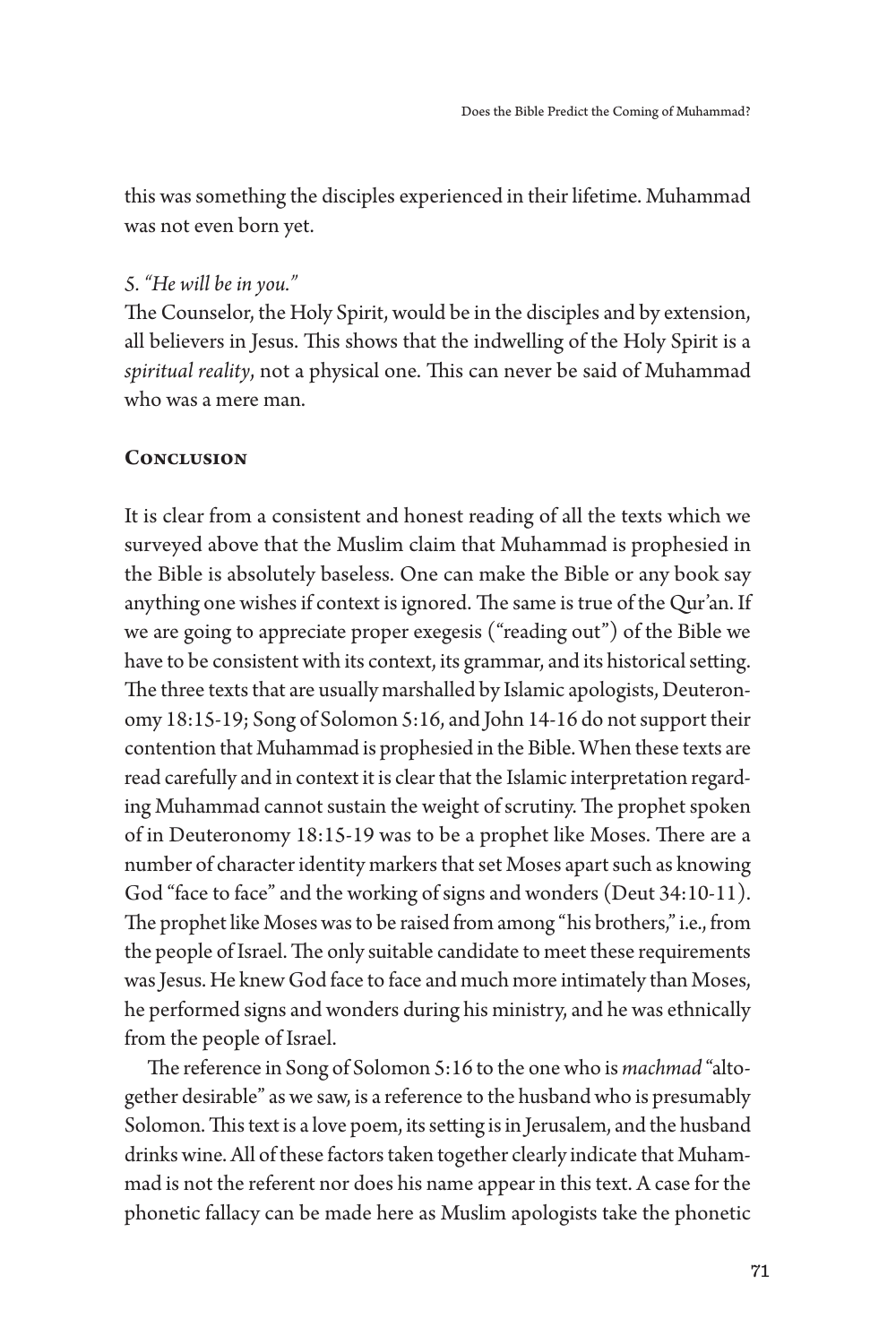sound of *machmad* and assume it sounds like the name Muhammad. We saw how other places which have the noun *machmad* would be nonsensical if we interpreted it as a reference to Muhammad. This is unsound exegesis and does grave violence to the meaning of the text. In short, Song of Solomon 5:16 says absolutely nothing about Muhamad.

When we surveyed John 14-16 we noted that if one allows the texts to speak for themselves it becomes extremely clear that the Counselor or Comforter mentioned by Jesus is the Holy Spirit. The coming of the Holy Spirit was predicted by Jesus elsewhere (Luke 24:49; Acts 1:8), and John the Baptist also made reference to Jesus being the baptizer in / with the Holy Spirit (Mat 3:11; Mark 1:8; Luke 3:16; John 1:33). We also saw that Jesus is the sender of the Counselor and thus the Counselor is sent by Jesus. Islam believes that Muhammad was the messenger of Allah and that he was sent by Allah. Muhammad cannot be the promised Counselor because he was not sent by Jesus. The absurdity and inconsistency of such an interpretation as we have seen is a clear sign of eisegesis not exegesis. When all of these passages are considered it becomes clearly obvious that the advent of the Holy Spirit on the Church is the clear teaching of Scripture. To insert Muhammad into the 'Counselor' passages in John is eisegesis of the grossest kind.

Since the earliest days of the Christian Church, believers have been aware of the prediction of Jesus that many false prophets and false messiahs would arise with some even claiming and naming the name of Jesus (Matt 7:15; 24:11, 24; Mark 13:22). There were those who preaching "another Jesus" (2 Cor 11:3-4), and "another gospel" (Gal 1:6-9). False prophets were also identifed by their denial of the Incarnation of the Son of God (1 John 4:1-3; 2 John 7; cf. John 1:14), and their denial of the Father and the Son (1 John 2:22-23) as designations for the Godhead. Islam resonates with these identity markers and for this reason historically and theologically, Christians never accepted or regarded Muhammad as a prophet of God.

When the Bible is read in a coherent and consistent manner it will become quickly evident that it does not predict the coming of Muhammad at all in the passages cited above. The Bible rather points to him who is the theme, the center piece, and the subject of its focus, the one of whom the disciples testifed about, "We have found him of whom Moses in the Law and also the prophets wrote, Jesus of Nazareth, the son of Joseph" ( John 1:45).